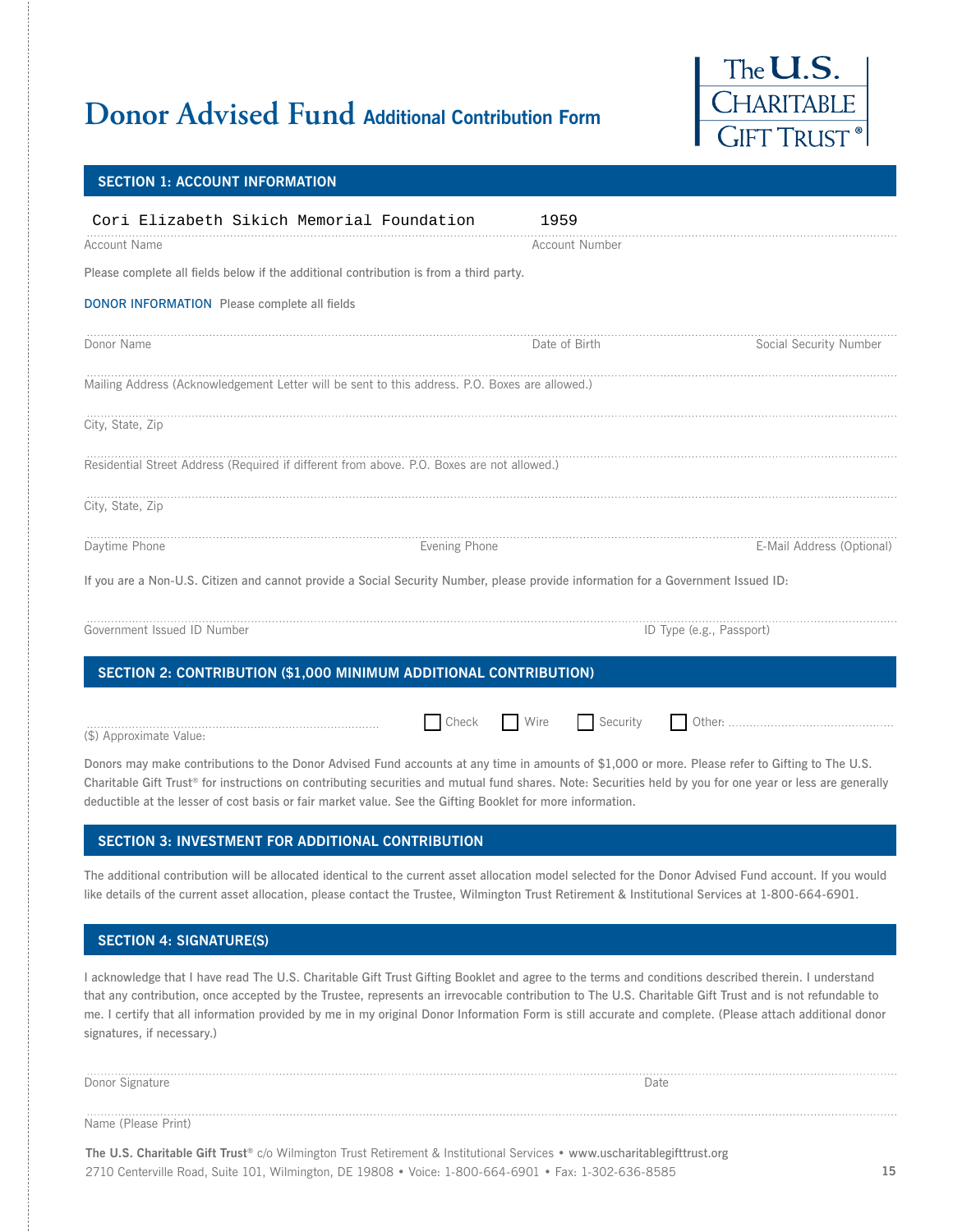# **Gifting to The U.S. Charitable Gift Trust®**



**Please review the instructions below prior to gifting to The U.S. Charitable Gift Trust. Contact information for the Trustee, Wilmington Trust Retirement & Institutional Services, is:**

The U.S. Charitable Gift Trust® 1IPOF c/o Wilmington Trust Retirement & Institutional Services Fax: 1-302-636-8585 2710 Centerville Road, Suite 101, Wilmington, DE 19808 www.uscharitablegifttrust.org

| <b>CONTRIBUTION TYPE</b>                                                                  | <b>INSTRUCTIONS</b>                                                                                                                                                                                                                                                                                                                                                                                |                                                                                                                                                        |  |
|-------------------------------------------------------------------------------------------|----------------------------------------------------------------------------------------------------------------------------------------------------------------------------------------------------------------------------------------------------------------------------------------------------------------------------------------------------------------------------------------------------|--------------------------------------------------------------------------------------------------------------------------------------------------------|--|
| <b>CASH</b>                                                                               |                                                                                                                                                                                                                                                                                                                                                                                                    |                                                                                                                                                        |  |
| <b>Check</b>                                                                              | Please make the check payable to Wilmington Trust Retirement & Institutional Services.<br>Mail check along with the Donor Information Form* to the Trustee.                                                                                                                                                                                                                                        |                                                                                                                                                        |  |
| <b>Wire</b>                                                                               | Please contact the Trustee at 800-664-6901 for Wire Instructions.                                                                                                                                                                                                                                                                                                                                  |                                                                                                                                                        |  |
| <b>SECURITIES</b>                                                                         |                                                                                                                                                                                                                                                                                                                                                                                                    |                                                                                                                                                        |  |
| <b>Stock Certificate</b>                                                                  | Endorse the certificate(s) by writing "Wilmington Trust Retirement & Institutional Services"<br>between the words appoint and attorney in the space provided on the back of the certificate. Date<br>and sign your certificate exactly as your name appears on the front. Have your signature medallion<br>guaranteed. Mail the certificate along with the Donor Information Form* to the Trustee. |                                                                                                                                                        |  |
| <b>Stock or Other</b><br><b>Marketable Securities</b><br><b>Held in Brokerage Account</b> | Complete the form Letter of Authorization to Transfer Securities. Send the original letter to the firm<br>holding the stock and a copy of the letter to the Trustee, along with the Donor Information Form.*<br>Please review Guide to Gifting Securities for additional information on completing the letter.                                                                                     |                                                                                                                                                        |  |
| <b>Mutual Funds Held in Brokerage</b><br><b>Account or by Fund family</b>                 | Complete the form Letter of Authorization to Transfer Securities. Send the original letter to the<br>Trustee, along with the Donor Information Form.* Please review Guide to Gifting Securities for<br>additional information on completing the letter.                                                                                                                                            |                                                                                                                                                        |  |
| <b>CHARITABLE ASSETS</b>                                                                  |                                                                                                                                                                                                                                                                                                                                                                                                    |                                                                                                                                                        |  |
| <b>Donor Advised Fund or</b><br><b>Private Foundation</b>                                 | Recommend a grant from the existing Charitable Asset to The U.S. Charitable Gift Trust,<br>TIN 31-1663020. Mail or fax the Donor Information Form to the Trustee, noting the funding that<br>will arrive from another Charitable Asset.                                                                                                                                                            |                                                                                                                                                        |  |
| <b>OTHER TYPES OF GIFTS</b>                                                               |                                                                                                                                                                                                                                                                                                                                                                                                    |                                                                                                                                                        |  |
| <b>Please contact the Trustee</b><br>for additional information<br>to gift the following: | • Stock held in Dividend Reinvestment Plan<br>• Privately Held Stock<br>• Restricted Stock<br>• Stock held by Transfer Agent<br>• Annuities<br>• S-Corp Stock<br>• Life Insurance Policies                                                                                                                                                                                                         | • Tradeable Real Estate Investment Trusts<br>• Unit Investment Trust(s)<br>• Pooled Income Fund<br>• Real Estate<br>• Certain Non-Marketable Valuables |  |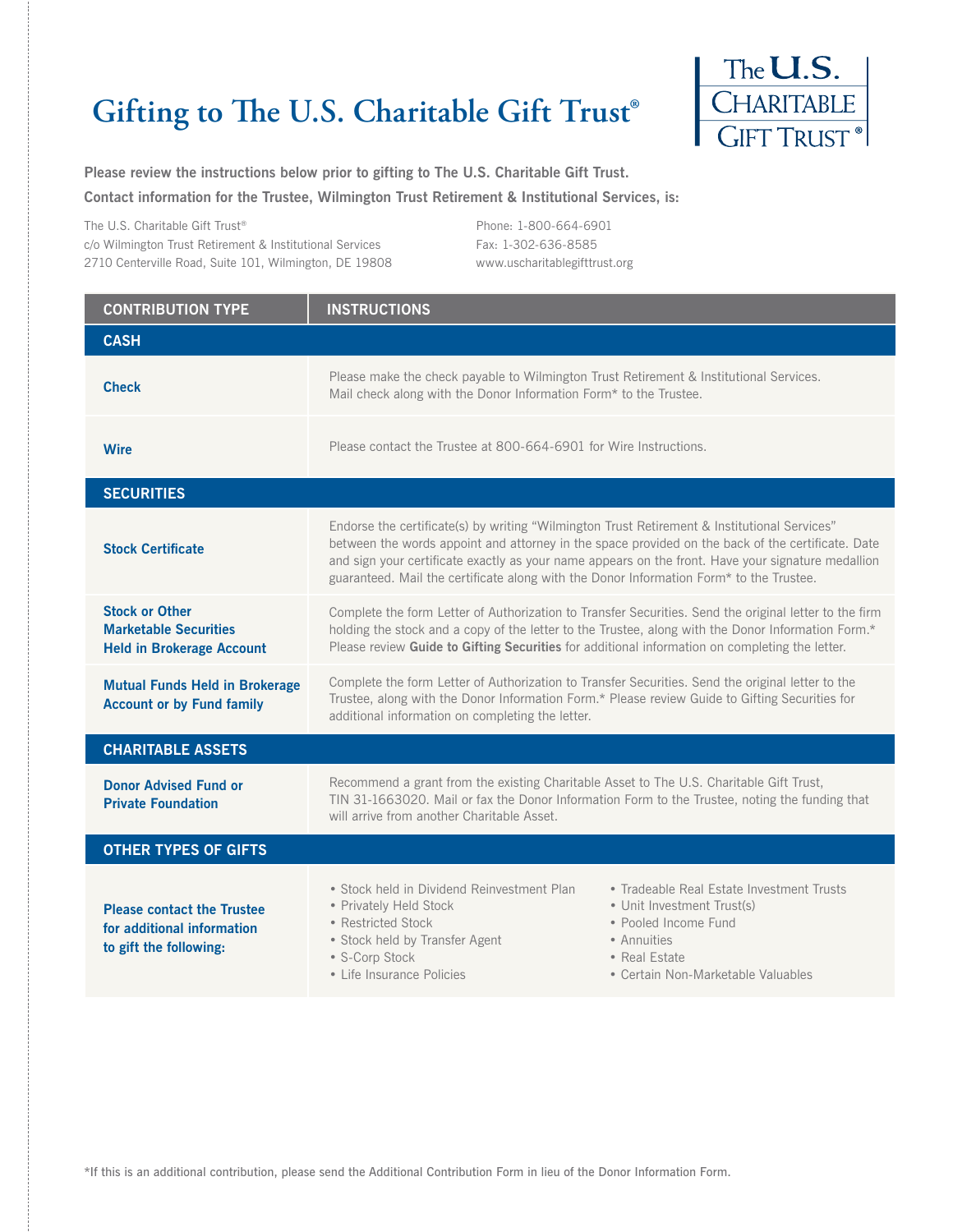# **Guide to Gifting Securities**



For gifts of stocks, mutual funds or other marketable securities held in a brokerage account or by the Fund family, please complete the **Letter of Authorization to Transfer Securities.** Please contact the Trustee, Wilmington Trust Retirement & Institutional Services, at 1-800-664-6901 for assistance to gift.

### **GIFTS OF TRADABLE SECURITIES, E.G., STOCKS:**

**Tradable securities refers to the characteristic that the security may be transferred electronically to The U.S. Charitable Gift Trust®. Mutual funds are not considered tradeable securities.**

#### **STEPS TO GIFT:**

- 1. Complete the Letter of Authorization to Transfer Securities.
- 2. Send the original letter to the broker/dealer holding the security(ies).
- 3. Mail or fax a copy of the letter to Wilmington Trust Retirement & Institutional Services. As the security(ies) will arrive in a general account for The U.S. Charitable Gift Trust, providing a copy of the letter alerts Wilmington Trust Retirement & Institutional Services to watch for your gift.
- 4. Upon receipt of your gift, Wilmington Trust Retirement & Institutional Services will mail you an acknowledgement of your gift, including the value you may be eligible to use as a tax deduction.

#### **GIFTS OF MUTUAL FUND SHARES:**

**Mutual fund shares must be transferred from your account, held at either the broker/dealer or Fund Family, to an account registered to The U.S. Charitable Gift Trust.**

#### **STEPS TO GIFT:**

- 1. Complete the Letter of Authorization to Transfer Securities.
- 2. Send the original letter and a copy of a recent account statement to Wilmington Trust Retirement & Institutional Services. Please note that you should not send anything directly to the company holding your mutual fund shares.
- 3. Wilmington Trust Retirement & Institutional Services will work directly with the company holding your mutual fund shares to transfer and redeem the shares.
- 4. Upon receipt of your gift, Wilmington Trust Retirement & Institutional Services will mail you an acknowledgement of your gift, including the value you may be eligible to use as a tax deduction.

#### **ADDITIONAL INFORMATION**

- The Letter of Authorization to Transfer Securities should be used for either tradable securities or mutual funds. If you are gifting both types of securities, please complete one form for each type of gift.
- Your signature must have a medallion guarantee. For your security, companies will require verification that you are authorizing the transaction.
- If you have any questions, please contact Wilmington Trust Retirement & Institutional Services at 1-800-664-6901.